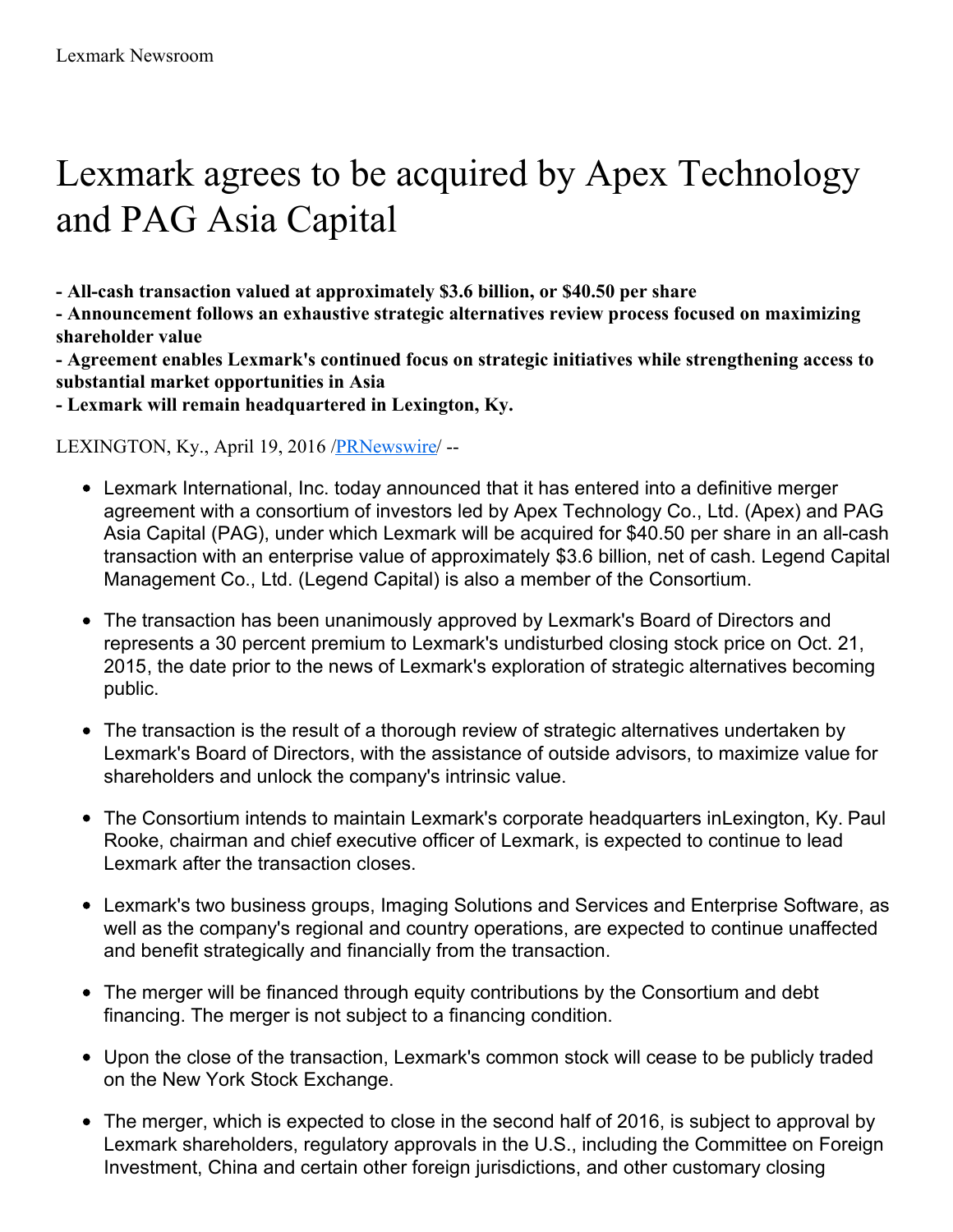conditions.

- Lexmark's Board of Directors also declared its regular quarterly cash dividend of\$0.36 per share of Lexmark Class A Common Stock. The dividend is payable on June 17, 2016, to shareholders of record as of the close of business on June 3, 2016.
- Lexmark will not host a conference call with securities analysts and investors in conjunction with its upcoming first quarter 2016 earnings release and does not expect to do so for future quarters while the transaction is pending.
- Goldman, Sachs & Co. is acting as the exclusive financial advisor to Lexmark, and Wachtell, Lipton, Rosen & Katz is acting as the company's legal counsel.
- Moelis & Company is acting as financial advisor to the Consortium, along with Skadden, Arps, Slate, Meagher & Flom and King & Wood Mallesons as legal counsel.

#### **Supporting Quotes**

"This is an exciting transaction that Lexmark's Board of Directors believes is in the best interests of our shareholders following an exhaustive strategic alternatives review process to maximize value," said Paul Rooke, Lexmark chairman and chief executive officer. "The transaction will benefit our customers and provide new opportunities for our employees.

"As part of the Consortium, Lexmark will be able to reach the next level of growth and innovation, to the benefit of our customers, business partners and suppliers, faster than we could achieve on our own," added Rooke. "With the Consortium's resources, we will be able to continue to invest in and grow the business to more fully penetrate the Asia Pacific market for hardware, software and managed print services."

Jean-Paul Montupet, lead director of the Lexmark Board of Directors, said, "This transaction represents the culmination of an extensive review process by the Board of Directors and the next step in Lexmark's growth and transformation. We anticipate that the transaction will cause no disruption to our operations or our ongoing cost-savings initiatives, and will only strengthen the business."

"Lexmark is a recognized global leader in printing technology and enterprise software, with a proven track record of performance, a consistent annuity-based business model and a talented workforce," said Weijian Shan, group chairman and CEO of PAG. "We look forward to working with Lexmark's management team and focusing on expanding the business in the Asia Pacific region."

"Lexmark's passion for excellence and unwavering commitments to customers, employees and communities represent a tremendous cultural fit," said Jackson Wang, Apex Technology chairman. "We are excited to work alongside Lexmark as it continues to invest in advanced technologies and solutions to best serve its customers and business partners while simultaneously pursuing additional untapped opportunities for future growth."

#### **Apex**

Apex Technology Co., Ltd. designs, manufactures, and markets inkjet and laser cartridge components for remanufacturers and distributors and is the largest manufacturer and solution provider for the global aftermarket imaging supplies channel. The company was founded in 2004 and is headquartered in Zhuhai, Guangdong, China. Apex is listed on the Shenzhen Stock Exchange (002180). Zhuhai Seine Technology Co., Ltd., ("Seine"), is the largest shareholder of Apex holding approximately 70% of the voting shares of Apex. Apex shareholders also control Pantum International, China's first printer and printing solutions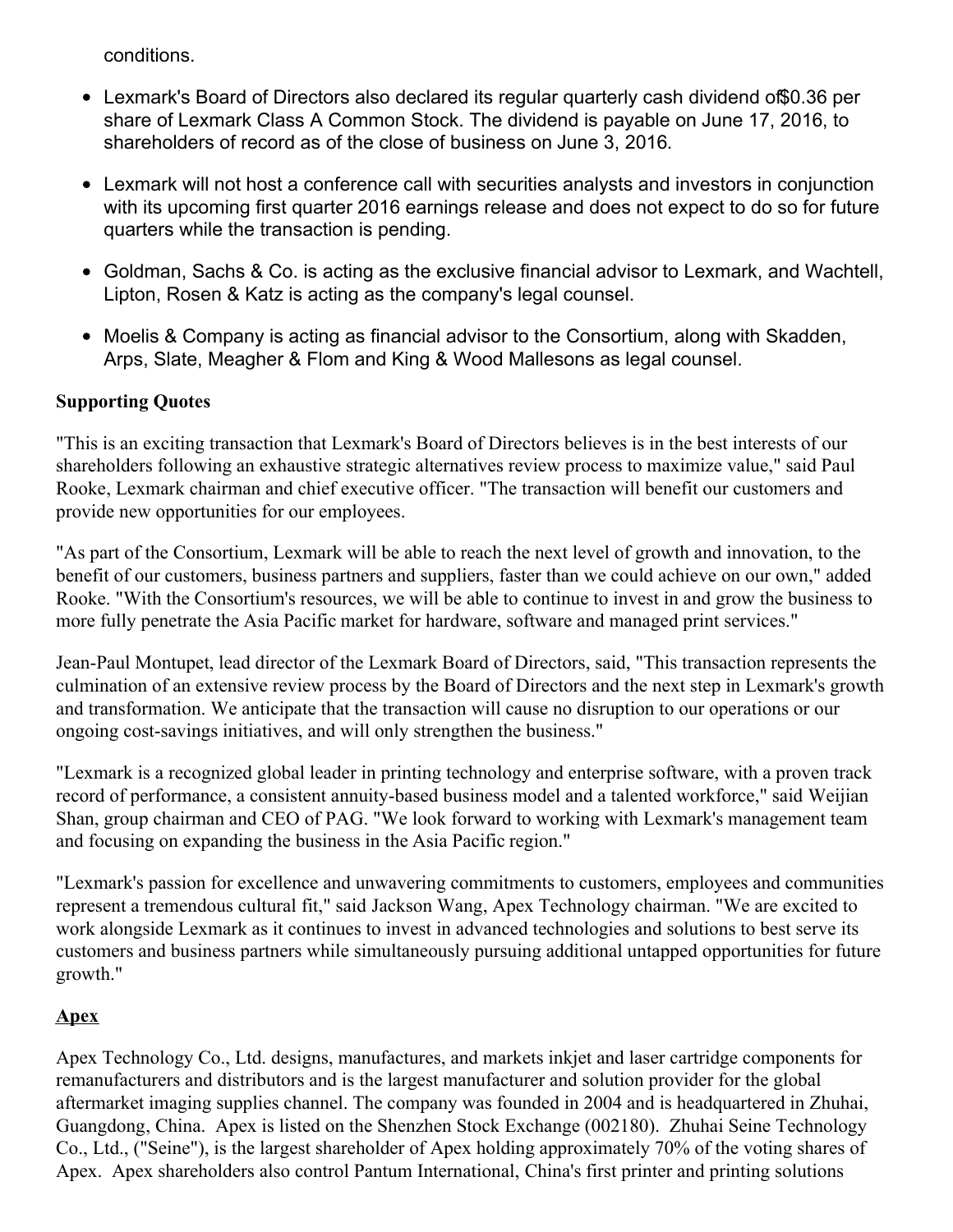provider.

## **PAG**

PAG Asia Capital is the private equity buyout arm of PAG, one of Asia's largest private equity firms with funds under management across private equity, real estate and absolute return strategies. Founded in 2002, PAG currently has US\$15 billion in capital under management, with 380 staff across Asia.

## **Legend Capital**

Legend Capital is the venture capital arm of Legend Holdings (SEHK:3396), one of the largest diversified holding corporations in China, and has been a shareholder of Seine since 2007. Legend Capital focuses on China-related innovation and growth opportunities, and has been investing in the technology sector for the past 15 years.

## **Lexmark**

Lexmark (NYSE: LXK) creates enterprise software, hardware and services that remove the inefficiencies of information silos and disconnected processes, connecting people to the information they need at the moment they need it. Open the possibilities at [www.Lexmark.com](http://www.lexmark.com/).

Lexmark and the Lexmark logo are trademarks of Lexmark International, Inc., registered in the U.S. and/or other countries. All other trademarks are the property of their respective owners.

## **Additional Information and Where to Find It**

In connection with the proposed transaction, Lexmark will file with the Securities and Exchange Commission (the SEC) and mail or otherwise provide to its shareholders a proxy statement regarding the proposed transaction. BEFORE MAKING ANY VOTING DECISION, LEXMARK'S SHAREHOLDERS ARE URGED TO READ THE PROXY STATEMENT IN ITS ENTIRETY WHEN IT BECOMES AVAILABLE AND ANY OTHER DOCUMENTS FILED WITH THE SEC IN CONNECTION WITH THE PROPOSED TRANSACTION OR INCORPORATED BY REFERENCE THEREIN BECAUSE THEY WILL CONTAIN IMPORTANT INFORMATION ABOUT THE PROPOSED TRANSACTION AND THE PARTIES TO THE PROPOSED TRANSACTION. Investors and security holders may obtain a free copy of the proxy statement and other documents that Lexmark files with the SEC (when available) from the SEC's website at [www.sec.gov](http://www.sec.gov) and the "Investors" section of [www.lexmark.com](http://www.lexmark.com). In addition, the proxy statement and other documents filed by Lexmark with the SEC (when available) may be obtained from Lexmark free of charge by directing a request to Lexington International, Inc., Investor Relations Department, One Lexmark Centre Drive, 740 West New Circle Road, Lexington, Kentucky 40550, (859) 232-5568.

#### **Participants in the Solicitation**

Lexmark and its directors, executive officers and employees may be deemed, under SEC rules, to be participants in the solicitation of proxies from Lexmark shareholders with respect to the proposed transaction. Security holders may obtain information regarding the names, affiliations and interests of such individuals in Lexmark's Annual Report on Form 10-K for the fiscal year ended December 31, 2015, and its definitive proxy statement for the 2016 annual meeting of shareholders. Additional information regarding the interests of such individuals in the proposed transaction will be included in the proxy statement relating to the transaction when it is filed with the SEC. These documents may be obtained free of charge from the SEC's website at [www.sec.gov](http://www.sec.gov) and the "Investors" section of [www.lexmark.com](http://www.lexmark.com).

#### **Safe Harbor**

Statements about the expected timing, completion and effects of the proposed transaction and all other